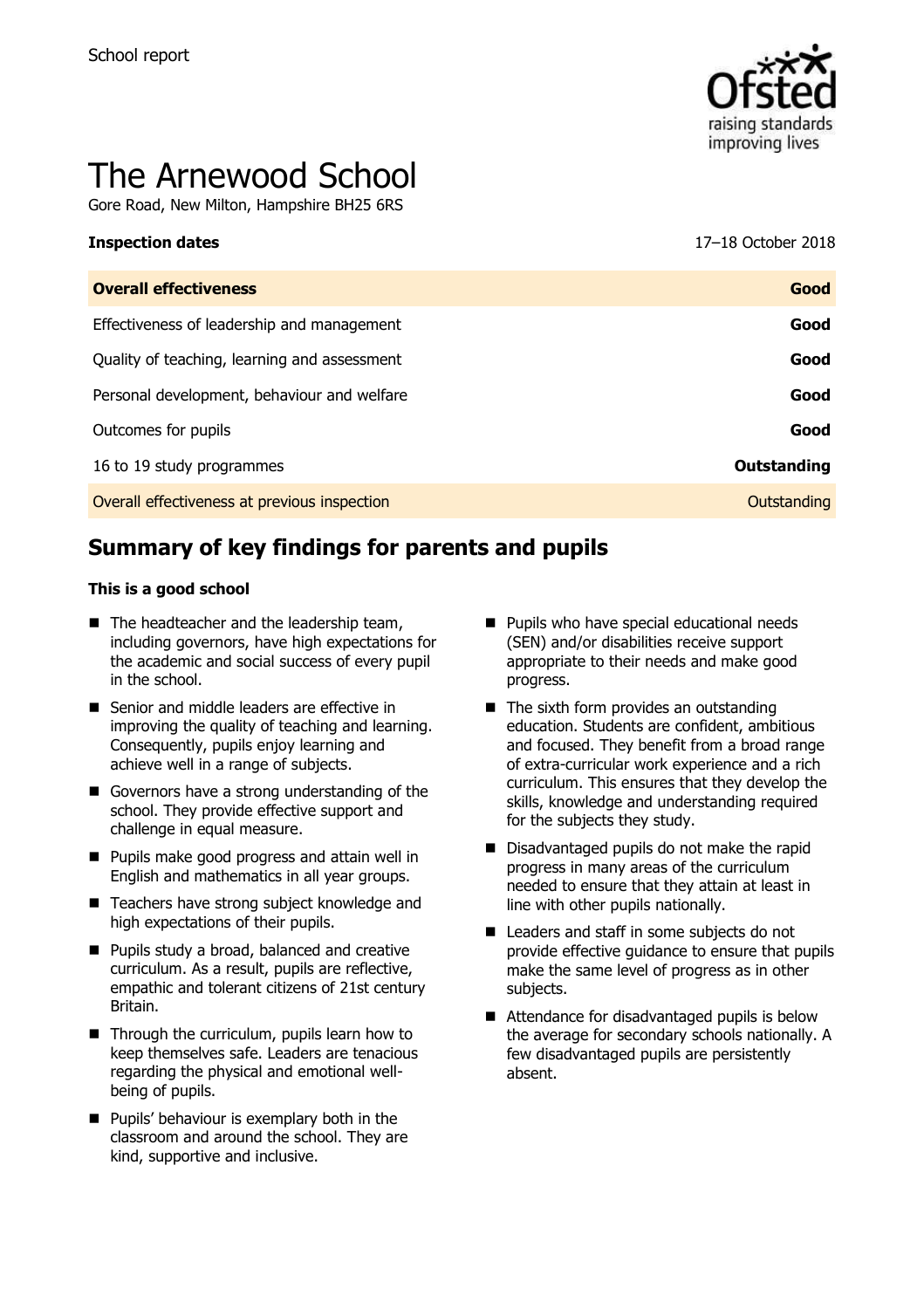

# **Full report**

#### **What does the school need to do to improve further?**

- Improve support for disadvantaged pupils in key stage 3 and key stage 4 so that:
	- they develop stronger literacy skills, knowledge and understanding to help them access the curriculum more successfully
	- they make rapid progress to attain at least in line with other pupils nationally in all areas of the curriculum.
- **Ensure that teachers in every subject provide guidance to pupils with the same** precision and rigour as they do in English and mathematics, so that pupils make strong progress across the curriculum.
- Continue to ensure that all pupils understand the link between attendance and academic achievement.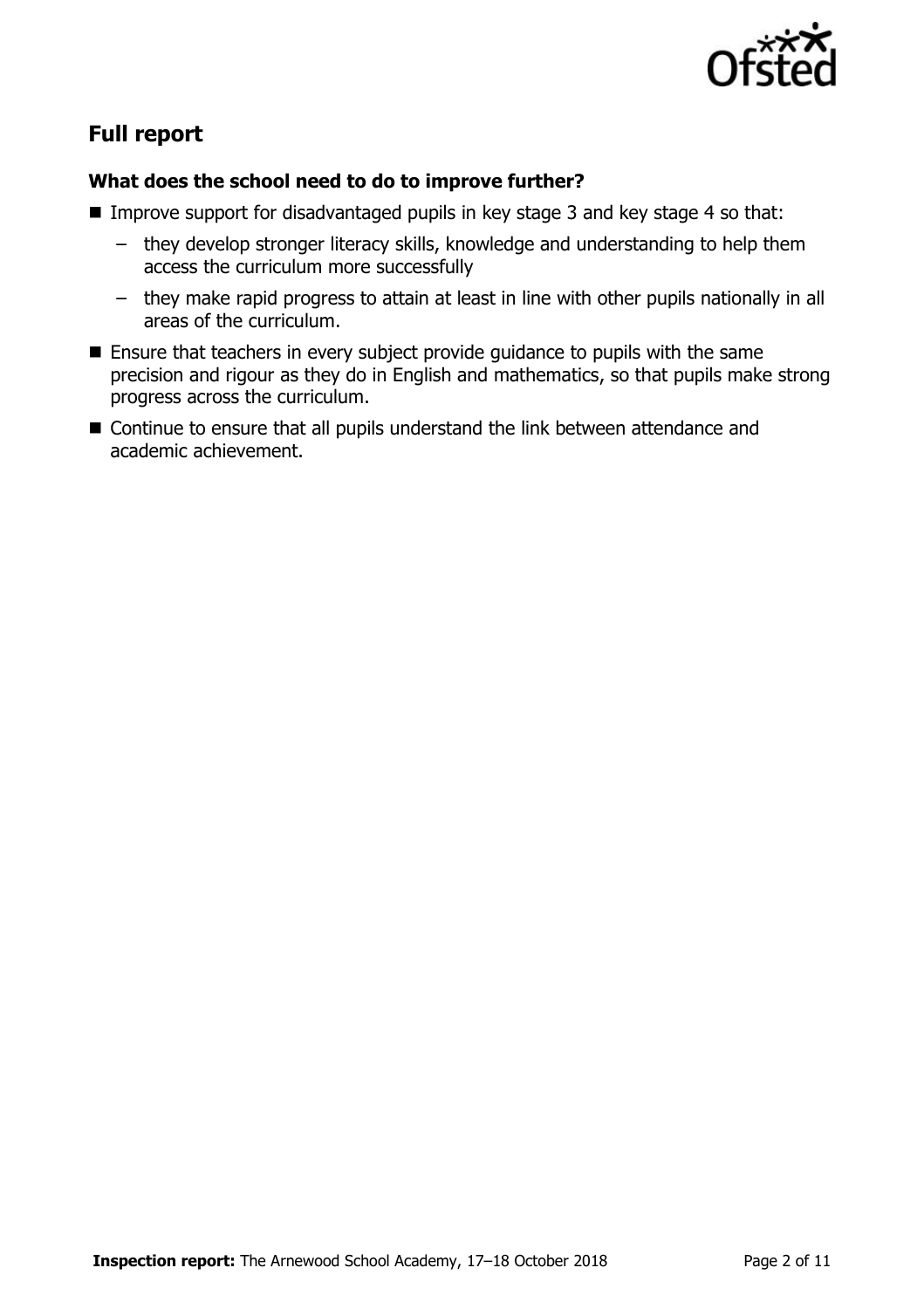

# **Inspection judgements**

#### **Effectiveness of leadership and management Good**

- Leaders and governors have worked hard to ensure that pupils receive a good education at The Arnewood School. Leaders have ensured that the culture of learning has remained strong so that pupils engage well with their subjects and are motivated to achieve well.
- Leaders and staff have a strong moral purpose. They have high expectations for their pupils and work hard to ensure that the curriculum meets the needs of every single pupil.
- The curriculum is broad, balanced and creative. Leaders and staff have ensured that pupils have strong, personalised careers guidance.
- The professional development of staff is strong. The school's training programme responds flexibly to emerging priorities and is personalised to meet the needs of teachers and teaching assistants. In addition, leaders have commissioned effective support from the local authority to improve in areas identified through their monitoring and evaluation of teaching and learning.
- **Provision for pupils' spiritual, moral, social and cultural education is strong. Leaders** ensure that the formal curriculum is complemented by a rich programme of extracurricular learning, including in music, art, drama and sport. As a result, pupils develop into well-informed citizens who are appreciative of the cultural and sporting opportunities of 21st century Britain.
- Middle leaders are facilitated effectively by senior leaders to improve teaching, learning and assessment in their respective subject areas. Middle leaders focus well on both whole-school and subject-specific priorities.
- Support for pupils who have SEN and/or disabilities is effective. Leaders provide effective support to pupils to ensure that they can access the curriculum equitably and effectively. Pupils' academic and emotional well-being is well supported through personalised support and the curriculum.
- Leaders are highly reflective. For example, leaders have adapted the whole-school assessment system to enable staff to use information about pupils more regularly and more accurately. Consequently, many teachers use this information to plan challenging lessons to meet the needs of pupils. However, it is too early to judge the impact of this.
- Although disadvantaged pupils make good progress in some areas of the curriculum, it is inconsistent. Leaders do not ensure that disadvantaged pupils make rapid progress in all areas of the curriculum so that they attain at least in line with other pupils nationally. Leaders do not ensure that disadvantaged pupils' literacy skills are developed effectively throughout the curriculum to enable them to make the rapid progress of which they are capable.
- The leadership of a few subjects is not as robust as others, such as English or mathematics. For example, a minority of subject leads do not ensure that teachers provide consistently effective support and guidance to pupils to help them make rapid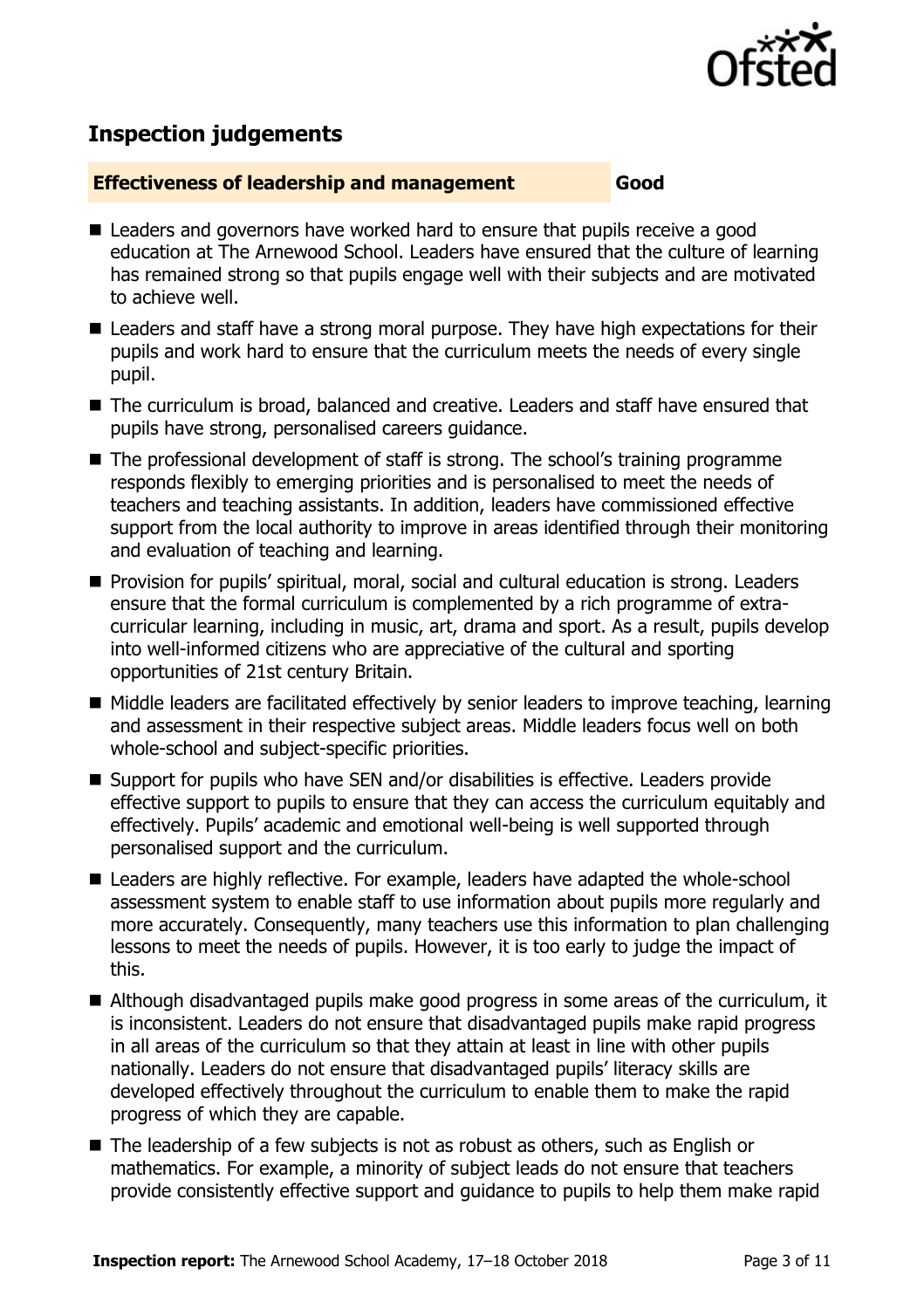

progress. Consequently, pupils do not make as much progress in these subjects as they do in other areas of the curriculum.

■ Although leaders have established many incentives to ensure disadvantaged pupils attend school regularly, the figure is still below the national average for secondary schools.

#### **Governance of the school**

- Governance of the school is effective. Governors are very committed to the development of the school. Through regular visits and meetings with staff and pupils, they gather pertinent information. Consequently, governors provide genuine challenge and support.
- Governors' work follows the school's improvement priorities effectively. They ask relevant questions about the attendance of disadvantaged pupils, the curriculum and the quality of teaching and learning.
- Although governors scrutinise the funding for disadvantaged pupils, they do not ask demanding questions about their progress and attainment.

### **Safeguarding**

- $\blacksquare$  The arrangements for safeguarding are effective.
- Leaders are tenacious in the ways in which they strive to keep pupils both physically and emotionally safe. They are vigilant and alert to the needs of pupils. All referrals are assessed and recorded appropriately and diligently followed up.
- The designated teacher for children who are looked after is highly effective in providing both pastoral and academic support. As a result, pupils make good progress and enjoy school.
- All staff have been trained in safeguarding and this is regularly reviewed.
- The single central record of checks on staff and adults meets statutory requirements and is regularly reviewed by the safeguarding governor. Staff files are well maintained.
- Through the curriculum, pupils learn about how to keep safe. For example, pupils understand how to keep safe when online and why it is important to do so.
- Leaders have been instrumental in the creation of Hampshire Safe, a safeguarding partnership between neighbouring schools and colleges. Consequently, leaders and staff address the dangers facing pupils beyond school highly effectively.

#### **Quality of teaching, learning and assessment Good**

- Relationships between staff and pupils are very strong. Consequently, the school has a harmonious learning environment in which pupils are enthusiastic about learning.
- The quality of teaching in English and mathematics is a strength of the school. Teachers demonstrate strong subject knowledge and a genuine passion for their subjects. Teachers in mathematics embed challenging concepts in their lessons with highly effective support for problem-solving. English teachers develop pupils' reading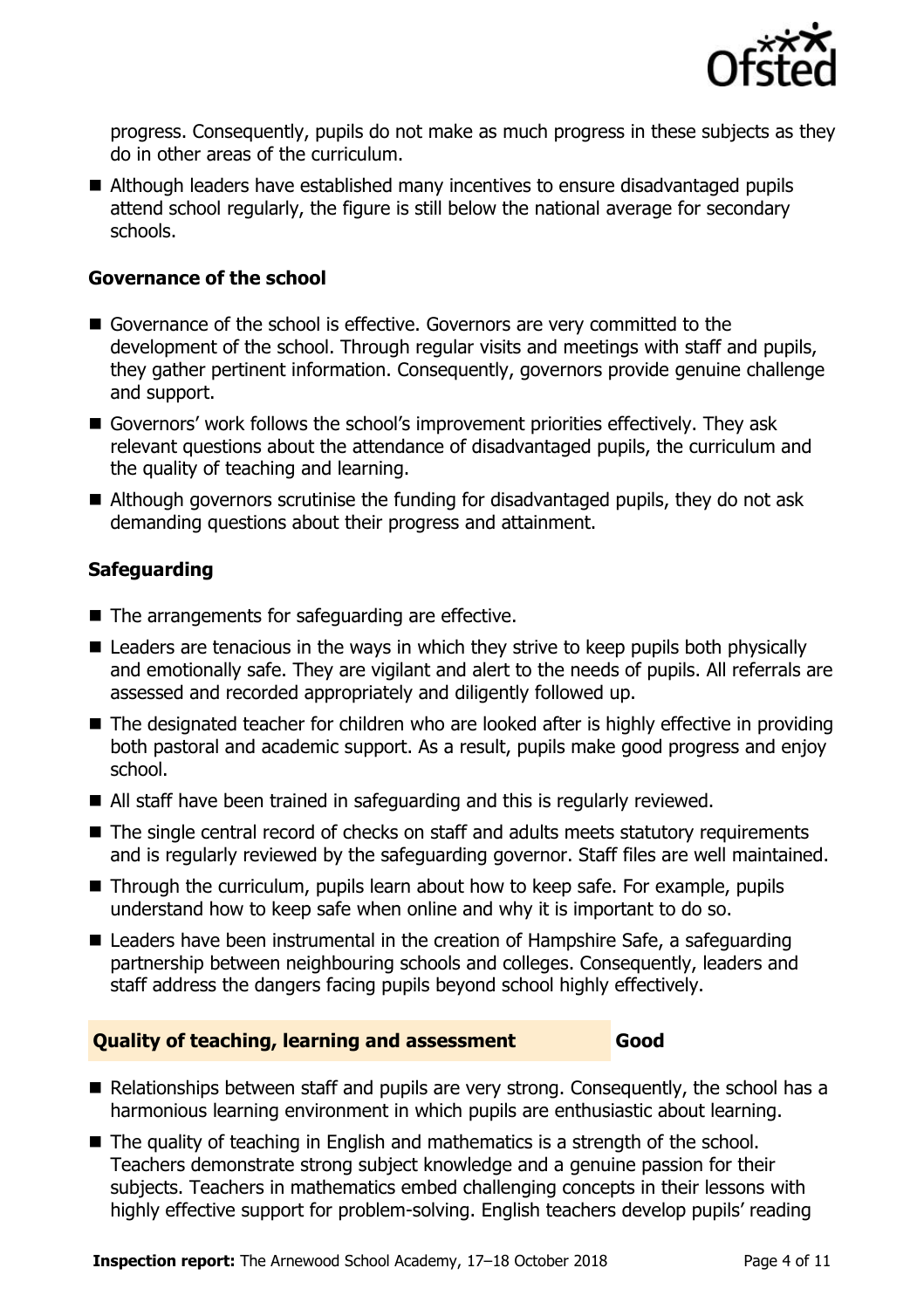

skills very well, for example through enabling pupils to consider the effect of writers' use of language.

- Teachers use assessment very effectively in some subjects, such as mathematics and English. Teachers assess pupils' starting points well and use this information to structure challenging lessons that extend pupils' knowledge, skills and understanding. Consequently, teachers resolve pupils' misconceptions swiftly and effectively.
- Teachers use questioning very well to develop pupils' independent thinking. For example, in a religious studies lesson, an inspector observed pupils responding sensitively and thoughtfully to a teacher's questions about the ethics regarding contraception.
- Teachers adapt and shape the curriculum well to support pupils' needs. Many lessons are very effectively designed because teachers have identified where pupils are and what they need to do to improve. In science, teachers regularly enable pupils to reflect on their own strengths and weaknesses in specific topic areas. Teachers enable pupils to reflect on their misconceptions and address how they might improve. Consequently, pupils develop strong independent learning skills in science and are currently making better progress.
- Many pupils have developed a love of reading. The library is very well resourced with a knowledgeable librarian. The library is a hub of activity, particularly with key stage 3 pupils who visit at least once a week. Inspectors listened to pupils reading fluently and with strong expression.
- Teachers develop pupils' creative responses to music, art and drama very well. Pupils are highly engaged in these subjects and develop their own innovative and creative concepts. For example, in art, inspectors observed Year 11 pupils considering their creative choices with sophistication.
- Teachers support pupils' literacy skills well in some subjects, such as art and science. Pupils develop strong subject-specific vocabulary in these subjects.
- **Pupils who require a more personalised curriculum and teaching and learning achieve** well. Teachers and teaching staff enable pupils to develop their literacy and mathematical skills well through cross-curricular, topic-based learning. For example, inspectors observed pupils develop mathematical skills through calculating costs and measurements for the making of two different types of soup, alongside writing about the plan to raise money for charity through selling the soup.
- Many teachers sequence learning well to ensure that pupils' understanding is cumulative and enriched. For example, pupils in a Year 10 music lesson successfully applied their theoretical understanding of structure in musical composition to their own creation.
- **Pupils who have SEN and/or disabilities receive strong support to enable them to** access the curriculum.
- Teachers do not provide effective support to disadvantaged pupils consistently well across the curriculum. Teachers do not identify the barriers to learning for these pupils consistently well in all subjects. Teachers do not address the weak literacy skills of some disadvantaged pupils consistently in all subject areas so that they can make rapid progress.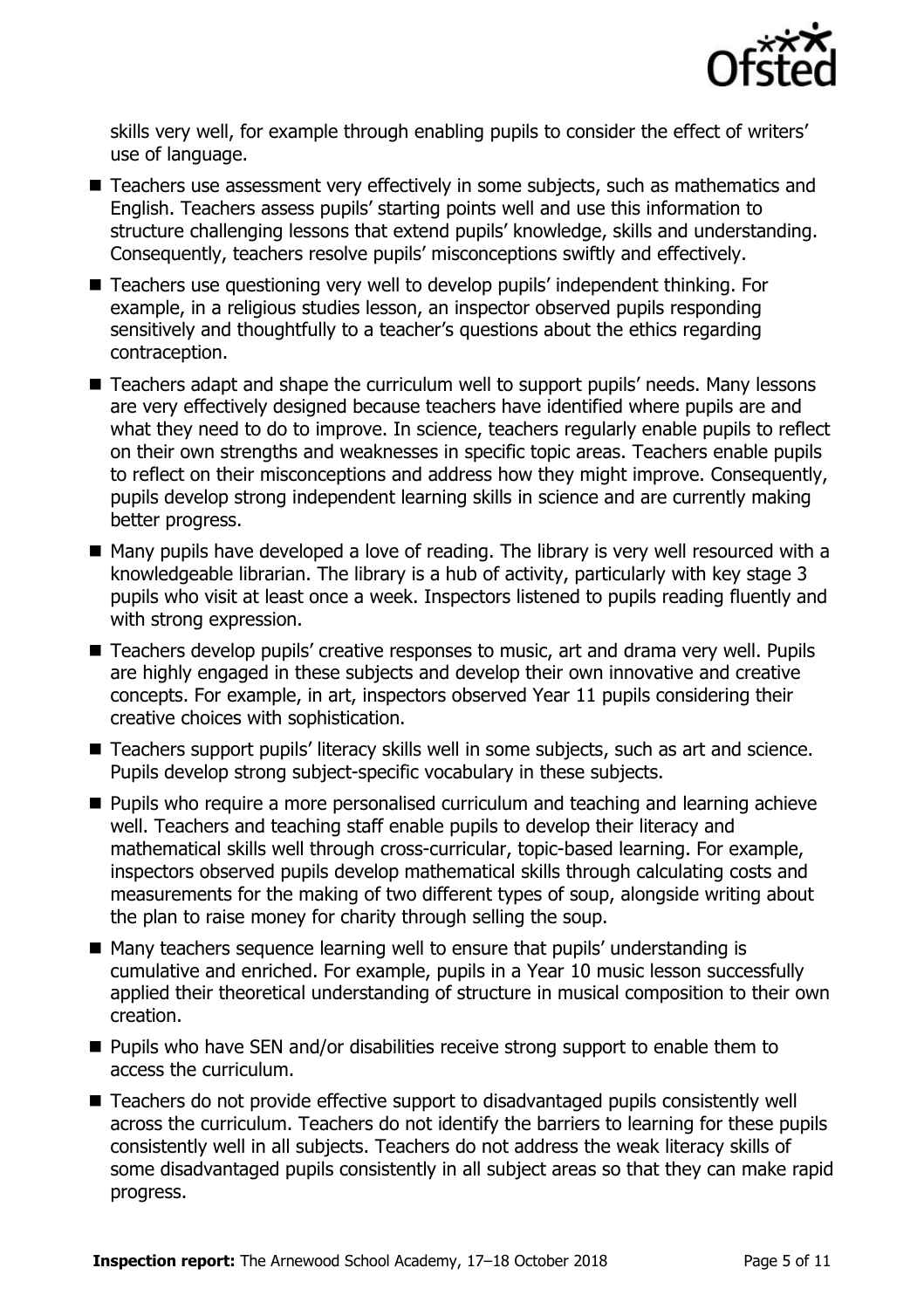

■ Teachers in a few subjects do not provide effective quidance so that pupils can address their misconceptions and extend their understanding, knowledge and skills.

#### **Personal development, behaviour and welfare Good**

#### **Personal development and welfare**

- The school's work to promote pupils' personal development and welfare is good.
- **Pupils are self-confident and self-aware. They are proud of their school and many** enjoy the extra-curricular opportunities it offers. Pupils' work in their books and in class demonstrates a pride in their learning
- **Pupils have many opportunities to develop their understanding of the world around** them through the many subjects they study. For example, pupils in history study the terrible consequences of Nazism.
- **Pupils are kind, welcoming and respectful of the needs of others. Inspectors observed** many pupils selflessly helping others to understand how to answer questions in a range of lessons.

#### **Behaviour**

- The behaviour of pupils is good.
- **Pupils behave very well in class and around the school. Pupils arrive punctually to** lessons, well equipped and eager to learn. They help each other with their learning and are respectful of the views of others.
- **Pupils can define bullying accurately. Pupils are confident that if bullying occurs, staff** resolve it promptly and appropriately.
- Although leaders have established a range of incentives and pursued legal routes, the attendance of disadvantaged pupils is consistently below the national average.

### **Outcomes for pupils Good**

- Current pupils achieve well in English. Through clearly sequenced teaching and learning, pupils develop strong understanding of how writers use language to convey meaning. Pupils articulate their understanding well. In 2018, pupils attained above the national average in English language.
- Current pupils achieve well in mathematics. Pupils develop their problem-solving skills very well and are able to apply them to a range of mathematical concepts. Pupils also develop their understanding of mathematical reasoning very well. Consequently, pupils consistently make better progress than other pupils nationally and attain very well.
- Continuing improvements in the quality of teaching have resulted in the majority of pupils currently making good progress in a range of subjects, such as science, art, drama, music, product design, health and social care and history.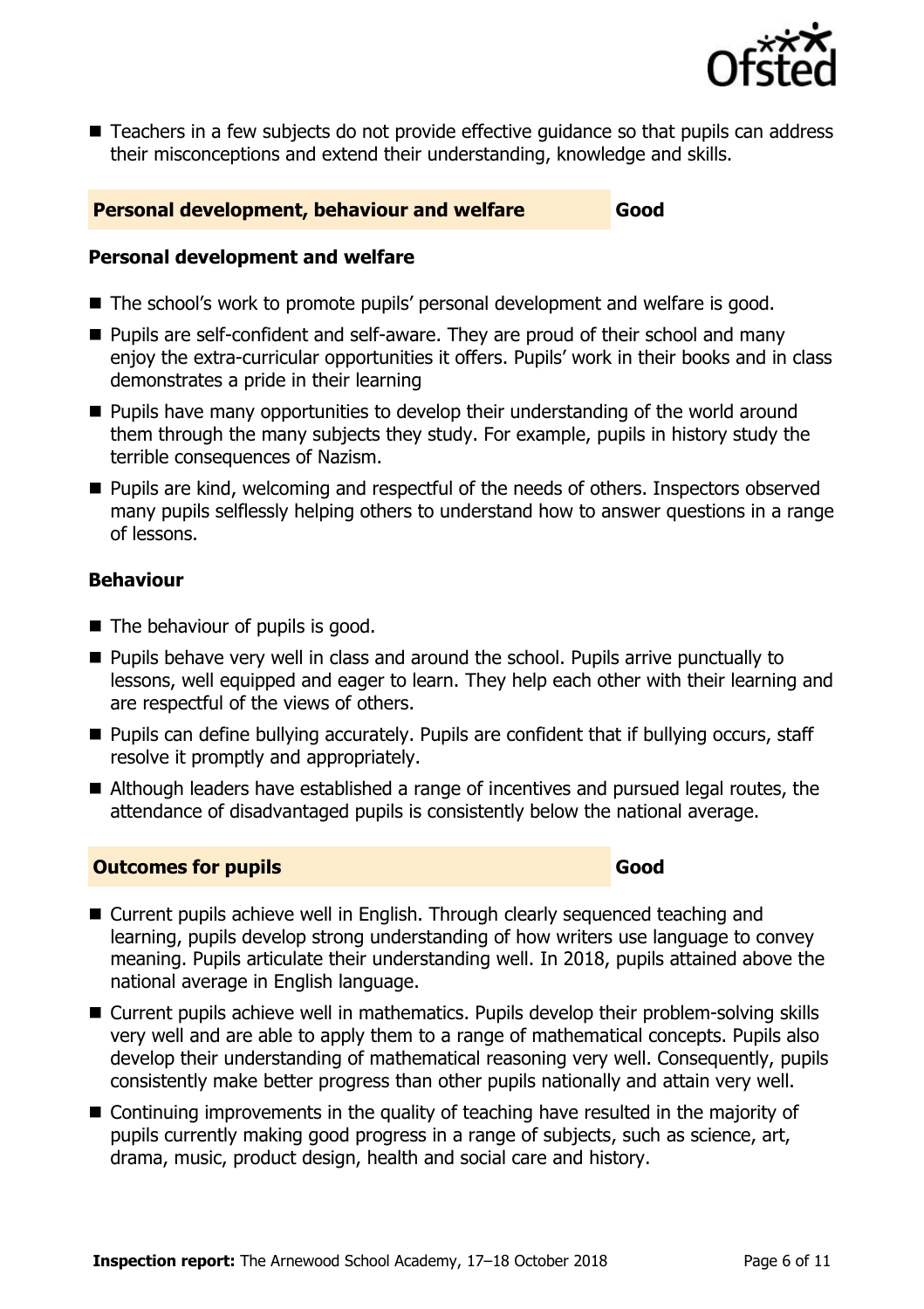

- **Pupils who have SEN and/or disabilities make good progress in many areas of the** curriculum. This is because teachers have high expectations regardless of pupils' learning difficulties or disabilities.
- Disadvantaged pupils do not make strong progress or attain well in a range of subjects across the curriculum. Although leaders and governors scrutinise the use of the pupil premium funding, it is not having sufficient impact on improving disadvantaged pupils' achievements.
- Leaders have identified an explicit link between the low attendance of some disadvantaged pupils and their low levels of progress and attainment in many subjects.

#### **16 to 19 study programmes Outstanding**

- Students' outcomes at A level have been consistently above the national average. The school's information about students' current progress demonstrates that this excellent progress is being sustained.
- $\blacksquare$  Students who join the sixth form without the requisite grades in English and mathematics benefit from specialist teaching and many are successful in improving their grades.
- The quality of teaching is excellent. There is little variation between subjects in the quality of teaching and students' responses. Students have articulate and thoughtful discussions with teachers, which accelerate their learning. Students' attitudes towards their studies are consistently strong, resulting in very strong progress.
- Students develop independent learning skills very well. They take responsibility for their learning.
- Students are very well prepared for their next steps in education, employment or training. The curriculum offers a rich range of experiences, including the opportunity to participate in high-quality work experience, mentoring younger pupils and teaching literacy and mathematics to younger pupils.
- Closely tailored careers guidance is very strong. Students are very aware of the range of opportunities open to them. The number of students gaining places in employment, education or training is above the national average.
- Student behaviour is excellent. Students' engagement and commitment to their studies is evident in their excellent attendance.
- Leaders are reflective and meticulous in responding to emerging priorities. They intervene quickly when students are underperforming, and they provide effective solutions. They know what works well and embed this in the curriculum and approaches to teaching and learning.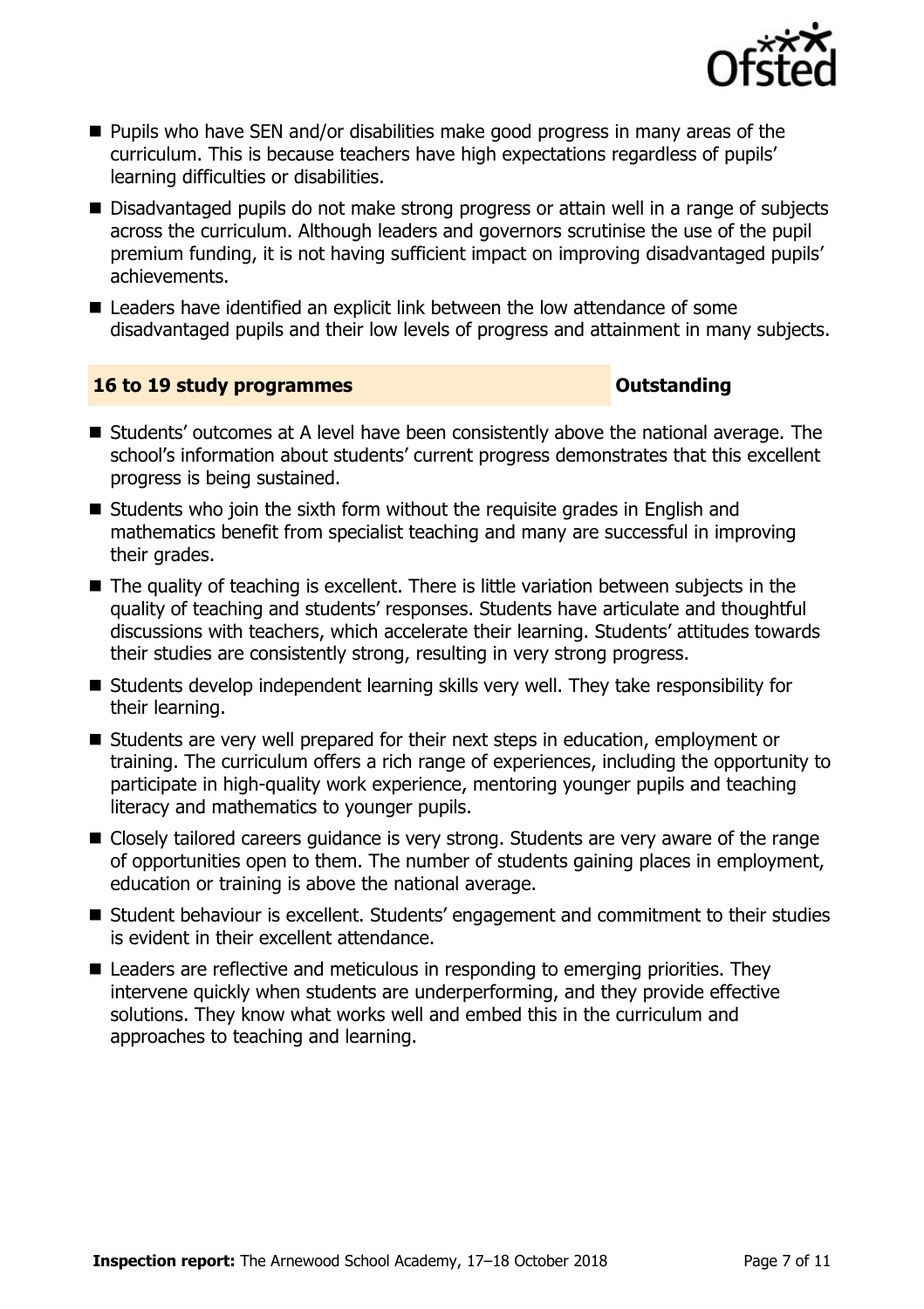

# **School details**

| Unique reference number | 136652           |
|-------------------------|------------------|
| Local authority         | <b>Hampshire</b> |
| Inspection number       | 10032928         |

This inspection was carried out under section 8 of the Education Act 2005. The inspection was also deemed a section 5 inspection under the same Act.

| Type of school                                           | Secondary Comprehensive         |
|----------------------------------------------------------|---------------------------------|
| School category                                          | Academy sponsor-led             |
| Age range of pupils                                      | 11 to 18                        |
| Gender of pupils                                         | Mixed                           |
| Gender of pupils in 16 to 19 study<br>programmes         | Mixed                           |
| Number of pupils on the school roll                      | 1084                            |
| Of which, number on roll in 16 to 19 study<br>programmes | 184                             |
| Appropriate authority                                    | The board of trustees           |
| Chair                                                    | Elizabeth Cook                  |
| <b>Headteacher</b>                                       | <b>Nigel Pressnell</b>          |
| Telephone number                                         | 01425 625 400                   |
| Website                                                  | www.arnewood.hants.sch.uk       |
| <b>Email address</b>                                     | enquiries@arnewood.hants.sch.uk |
| Date of previous inspection                              | 22-23 January 2013              |

### **Information about this school**

- The school is larger than the average secondary school. As part of The Arnewood multi-academy trust, it joined the Gryphon Multi-Academy Trust in 2015. The school has a local governing body alongside a board of trustees.
- The proportion of pupils supported by pupil premium funding is in line with the national average.
- Most pupils are white British.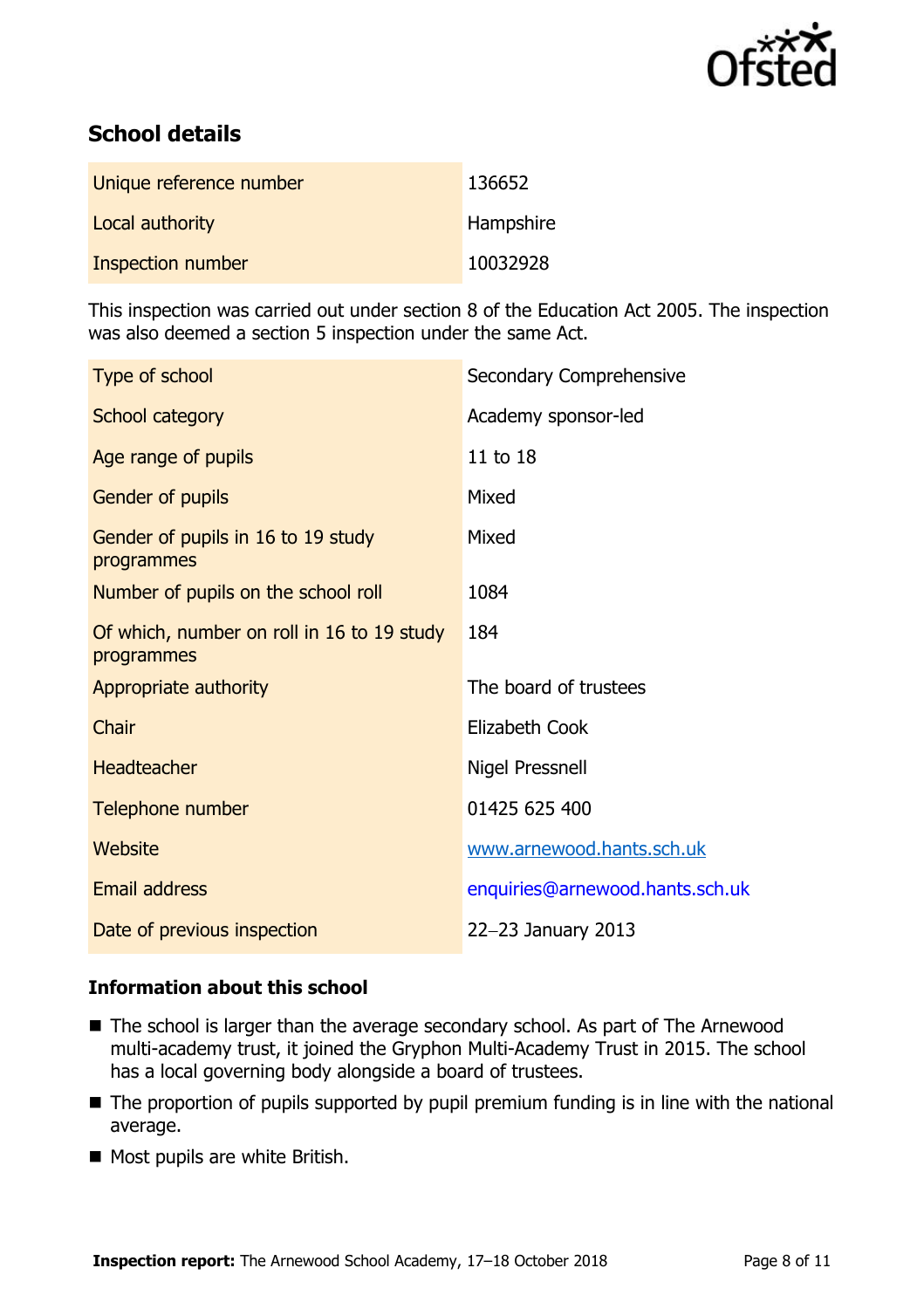

- The proportion of pupils who have SEN and/or disabilities is below the national average. The proportion of pupils with education, health and care plans is below the national average.
- The school uses alternative provision for a very small number of pupils.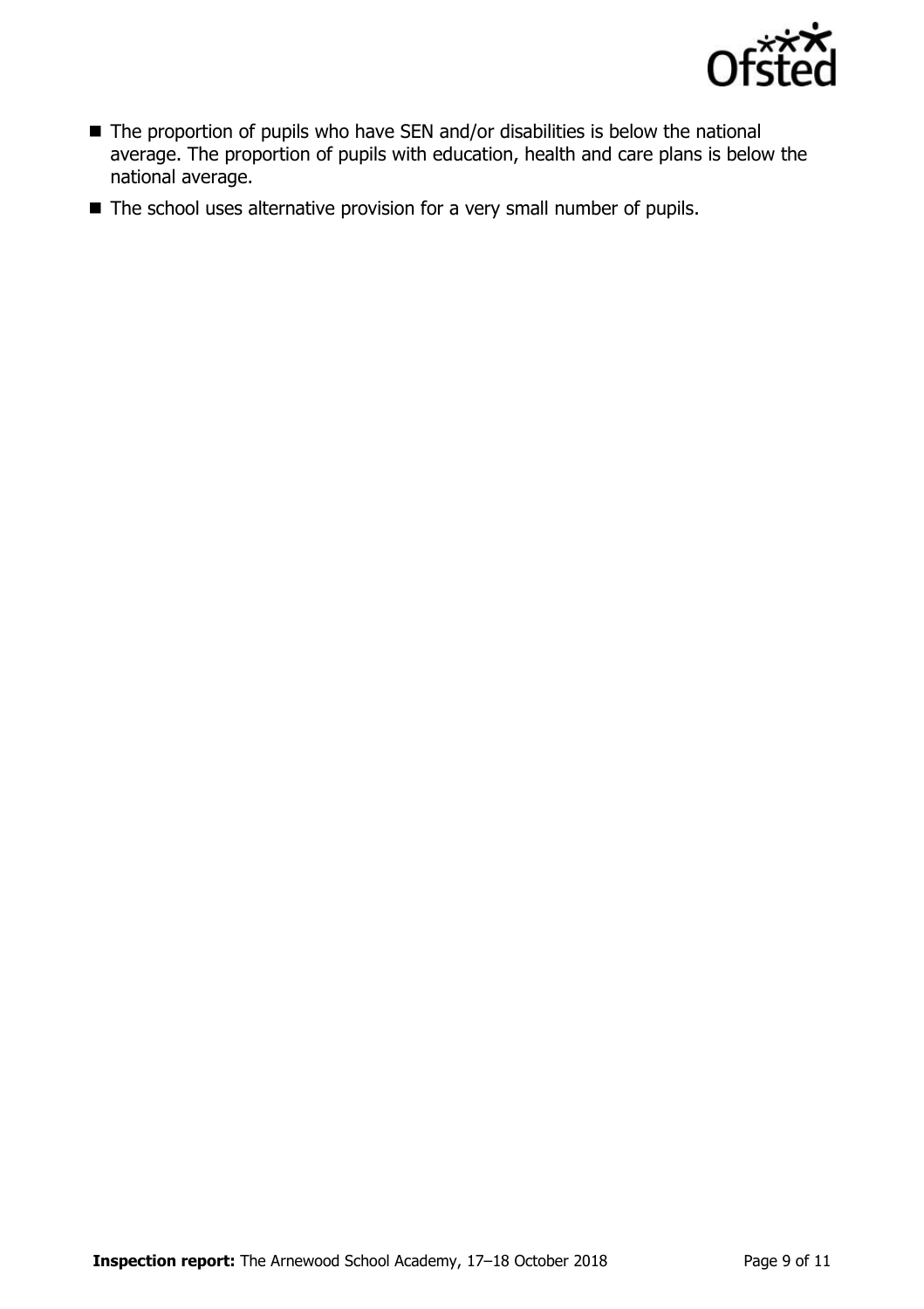

# **Information about this inspection**

- **Inspectors observed a range of lessons, many jointly with senior leaders. Inspectors** also made short visits to lessons and looked at pupils' books.
- Inspectors spoke with a range of pupils from various year groups. Discussions with school staff, including senior leaders, middle leaders and four governors, were held.
- Inspectors scrutinised a range of school documents, including the school's selfevaluation, information on pupils' outcomes and records relating to monitoring of teaching, learning and assessment, and behaviour and safeguarding of pupils.
- **Inspectors took account of four responses to the online questionnaire, Parent View,** alongside four free-text responses.

#### **Inspection team**

| Susan Aykin, lead inspector   | Her Majesty's Inspector |
|-------------------------------|-------------------------|
| Peter Fry                     | <b>Ofsted Inspector</b> |
| <b>Maxine McDonald-Taylor</b> | <b>Ofsted Inspector</b> |
| Jenny Maraspin                | <b>Ofsted Inspector</b> |